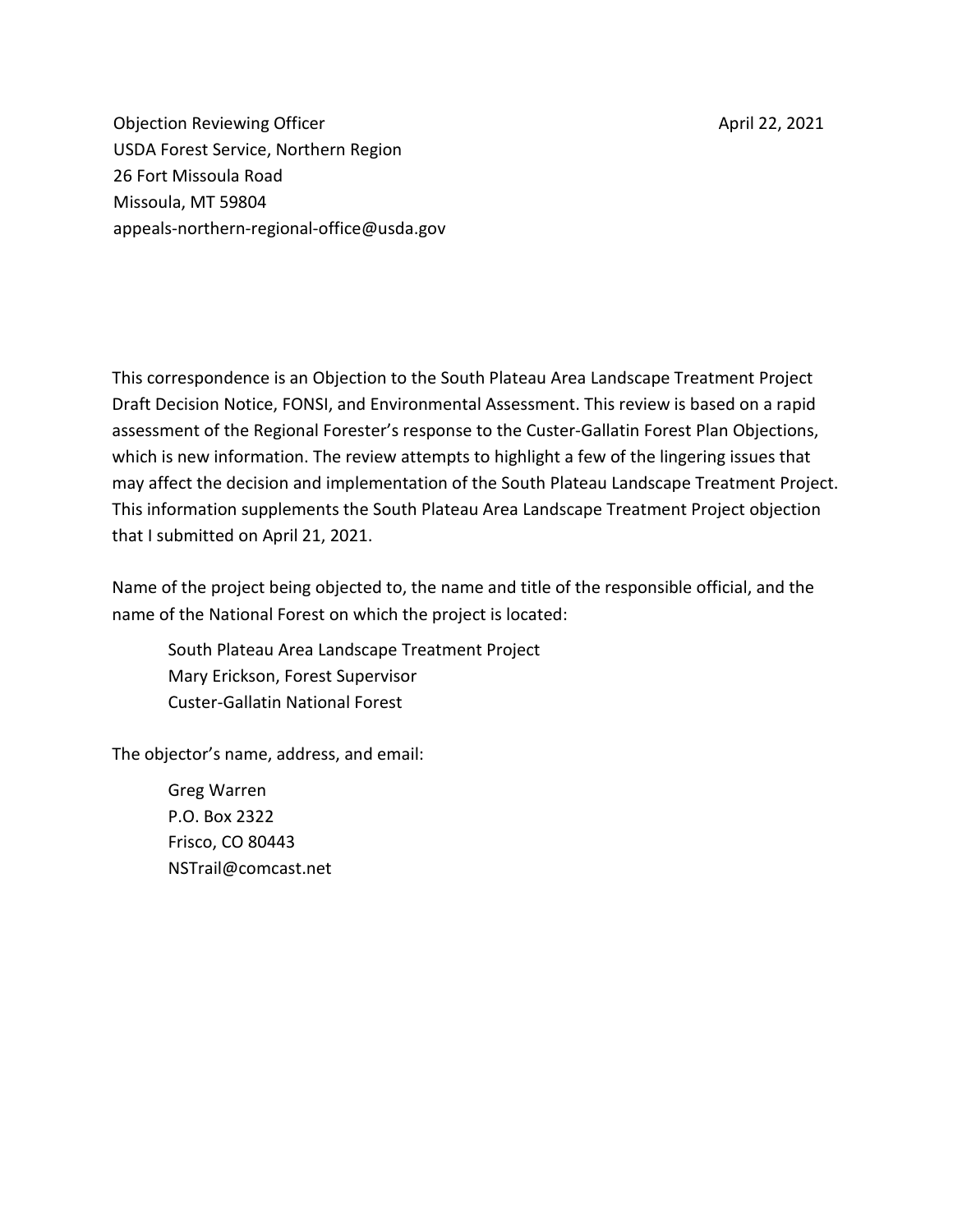## **Contents**

| Response to Forest Plan Objection - Continental Divide National Scenic Trail 13 |  |
|---------------------------------------------------------------------------------|--|

## **Statement of Issues – Project Consistency with the Revised Forest Plan**

The following are statements of the issues and/or the parts of the project to which the objection applies and concise statements explaining the specific issues; violations of law, regulations and policy; and suggested remedies. The issues raised in this objection supplement are connected to concerns and recommendations identified in the objection to the proposed revised Forest Plan and FEIS and project scoping comments, which are directly related to implementation of the proposed South Plateau Area Landscape Treatment Project.

The South Plateau Area Landscape Treatment Project decision must be consistent with the revised Forest Plan due in part to the overlapping nature of the decisions to be made. Therefore, the issues raised in connection with the proposed revised Forest Plan direction is directly related to this project.

The Forest Service still has the opportunity to administratively address and resolve concerns expressed regarding the proposed revised plan. Many of those lingering concerns are reviewed in the following sections.

## <span id="page-1-0"></span>**Response to Forest Plan Objection – Recreation Opportunity Spectrum**

**Objection Response:** The Regional Forester response states, "*The Forest utilized the National Recreation Opportunity Spectrum Inventory Mapping Protocol, April 2018, to map recreation opportunity spectrum (final EIS section 3.19.1 and appendix F). As required by the planning handbook, the plan includes desired conditions for sustainable recreation using mapped desired recreation opportunity spectrum classes…*

*An objector suggests additions, deletions, and modifications of specific plan components for timber harvest, road construction, and recreation uses such as mountain biking to ensure the recreation opportunity spectrum plan components are consistent with the 1986 ROS Red Book…*

*However, the "Red Book's" introduction states it is not a policy document and acknowledges that recreation opportunity spectrum continues to evolve and requires creative application. While it continues to offer technical guidance to land managers, FSM 2300, Recreation, Wilderness, and Related Resource Management, published April 23, 2020, outlines recreationrelated policy…*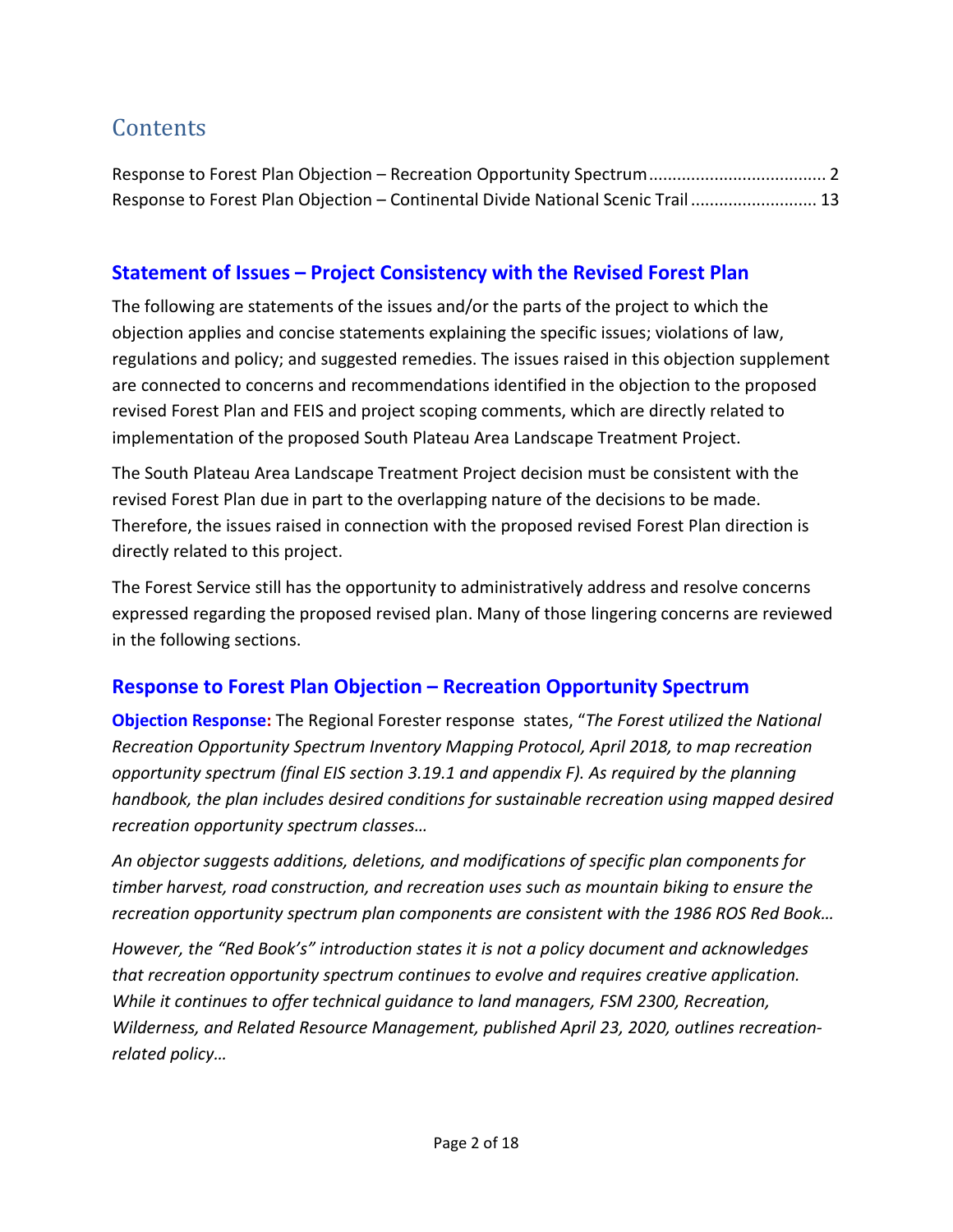*The degree of "naturalness" is still represented in the 2020 manual where it describes the different settings as "predominately natural or natural-appearing. It is also represented by the related use of the Scenery Management System, which measures the degree of deviation from the scenic character using ecological concepts as opposed to the general term "naturalness". And while "non-recreation uses" is not a term included in the 1982 Users Guide or the amended FSM 2310, the definitions in the 2020 manual update still describe similar activities such as "occasional administrative use" in semi-primitive nonmotorized settings or "evidence of human activities" in roaded natural settings.* 

*Desired recreation opportunity spectrum classes are derived through an integrated planning process as required in FSH 1909.12, sec. 23.23a. As outlined in FSM 2310.2 recreation-related policy "The overarching objective of sustainable recreation planning is to inform decisions that result in sustainable recreation outcomes. To be sustainable, recreation settings, opportunities, and benefits must: 1. Be compatible with other multiple uses; …". As explained in the response to comments, "The recreation opportunity spectrum is a tool for expressing the recreation opportunities provided by an area. The recreation opportunity spectrum is not an appropriate tool to achieve management goals for other types of management, such as wildlife habitat or timber harvest limits…" (final EIS appendix F).*"

**Issue and Statement of Explanation:** FSM 2310 (WO Amendment 2300-90-1) policy that guided the development of the revised plan directed the use of the 1982 ROS User Guide stating, "*FSM 2311.1 - Recreation Opportunity Spectrum (ROS). Use the Recreation Opportunity Spectrum (ROS) system and the ROS Users Guide (U.S. Department of Agriculture, Forest Service. ROS Users Guide. Washington, DC: U.S. Department of Agriculture, Forest Service; 1982. 37p.) to delineate, define, and integrate outdoor recreation opportunities in land and resource management planning*."

The 2012 Planning Rule Programmatic Environmental Impact Statement states the analysis of the recreation resource is based on the 1986 ROS Book, Scenery Management System, and Recreation facility analysis. Furthermore, the Planning Rule PEIS states that, "*These tools are used to define existing conditions, describe desired conditions, and monitor change. These tools, along with overarching guidance at the national, Department, and Agency levels, serve as the context by which individual national forests and grasslands engage with their communities. In doing so, the unit's recreation-related and amenity-based assets are considered and integrated with a vision for the future that is sustainable and that the unit is uniquely poised to provide. As the current planning rule procedures related to recreation are quite general, these tools contribute to consistency in recreation planning across NFS units.*

*The recreation opportunity spectrum has been an effective land management planning tool since 1982. The recreation opportunity spectrum is a framework for identifying, classifying, planning, and managing a range of recreation settings. The setting, activity, and opportunity for*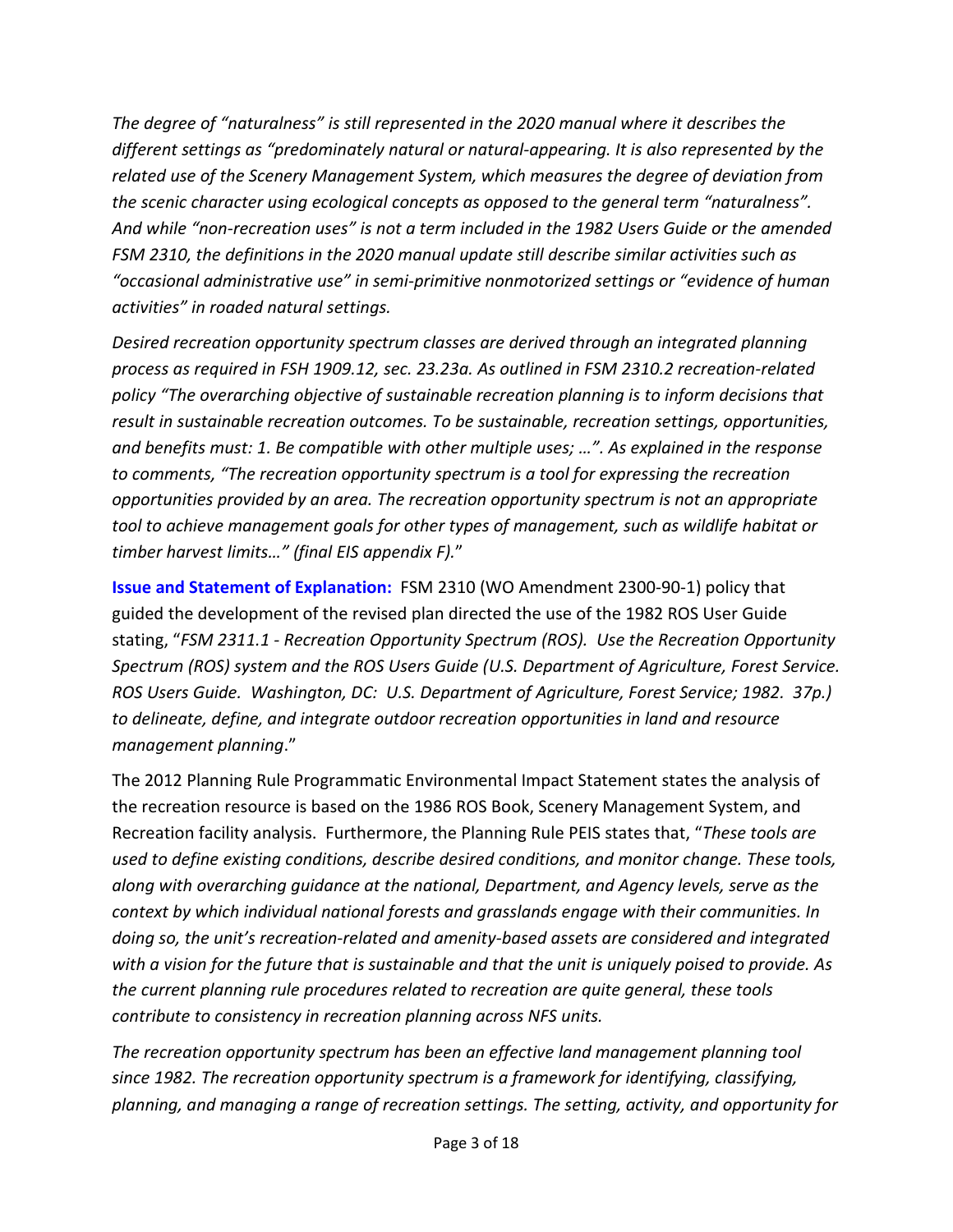*obtaining experience are arranged along a spectrum of classes from primitive to urban. In each setting, a range of activities is accommodated. For example, primitive settings accommodate primarily non-motorized uses, such as backpacking and hiking; whereas roaded settings (such as roaded natural) or rural settings accommodate motorized uses, such as driving for scenery or access for hunting. Through this framework, planners compare the relative tradeoffs of how different patterns of settings across the landscape would accommodate (or not accommodate) recreational preferences, opportunities, and impacts (programmatic indirect environmental effects) with other multiple uses. The scenery management system provides a vocabulary for managing scenery and a systematic approach for determining the relative value and importance of scenery in an NFS unit. The system is used in the context of ecosystem management to inventory and analyze scenery, to assist in establishment of overall resource goals and objectives, to monitor the scenic resource, and to ensure high-quality scenery for future generations*" (Forest Service Planning Rule, PEIS, page 209).

The Recreation Opportunity Spectrum (ROS) provides a framework for stratifying and defining classes of outdoor recreation environments, activities, and experience opportunities. The Forest Service uses the recreation opportunity spectrum to define recreation settings. The 1982 ROS User Guide, 1986 ROS Book, and FSM 2310 (WO Amendment 2300-90-1)[1](#page-3-0) were the recreation resource technical basis for the Planning Rule and planning directives. To be consistent with the planning rule and recreation policy and research the Forest Plan must define and apply ROS principles that are consistent with the ROS planning framework which is the best available scientific recreation planning system. Most important is including ROS physical setting indicators when describing Primitive, Semi-Primitive Non-Motorized, and Semi-Primitive Motorized ROS setting desired conditions.

The ROS Book states, "*The physical setting is defined by the absence or presence of human sights and sounds, size, and the amount of environmental modification caused by human activity. The physical setting is documented by combining these three criteria as described below. Physical Setting - The physical setting is best defined by an area's degree of remoteness from the sights and sounds of humans, by its size, and by the amount of environmental change caused by human activity… The explicit nature of the ROS assists managers in identifying and mitigating conflict. Because the ROS identifies appropriate uses within different recreation opportunities, it is possible to separate potentially incompatible uses. It also helps separate those uses that yield experiences that might conflict, such as solitude and socialization… The ROS also helps identify potential conflicts between recreation and non-recreation resource uses. It does this in several ways. First, it can specify the overall compatibility between a given recreation opportunity and other resource management activities. Second, it can suggest how the activities, setting quality, or likely experiences might be impacted by other non-recreation* 

<span id="page-3-0"></span> $1$  http://nstrail.org/main/fsm\_2350\_2300\_2009\_2.pdf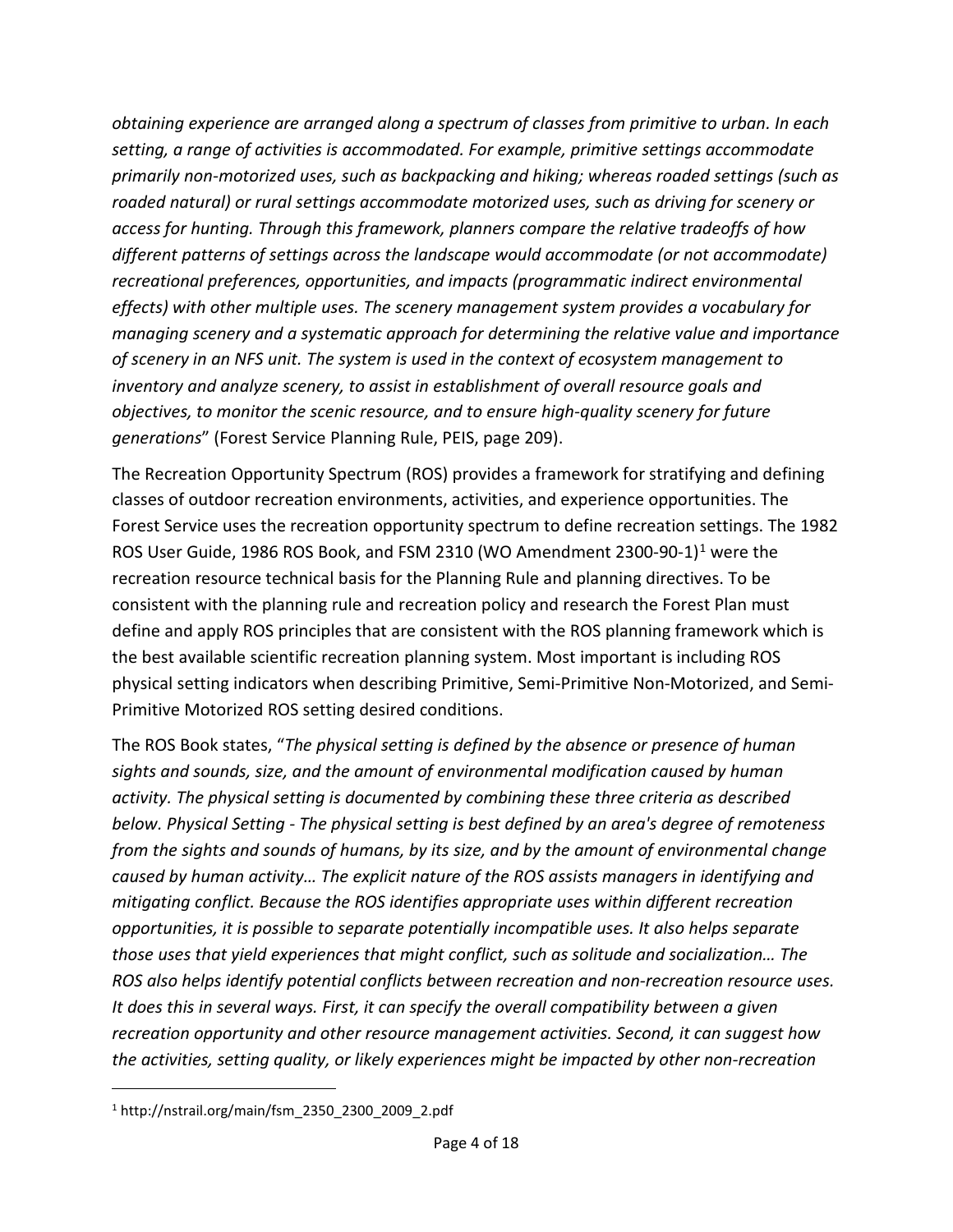*activities. Third, it can indicate how future land use changes might impact the present pattern of a recreation opportunity provision*. *The apparent naturalness of an area is highly influenced by the evidence of human developments. If the landscape is obviously altered by roads, railroads, reservoirs, power lines, pipe lines, or even by highly visual vegetative manipulations, such as clearcuttings, the area will not be perceived as being predominately natural. Even if the total acres of modified land are relatively small, "out of scale" modifications can have a negative impact*."

The Forest Service, in FSM 2310 (WO Amendment 2300-2020-1) modified the 1982 ROS User Guide and 1986 ROS Book Recreation Opportunity Spectrum setting definitions and no longer refers to the 1982 ROS User Guide direction for planning purposes. The agency did not explain the change to policy, but it appears that the agency wishes to allow for timber production in Semi-Primitive Motorized ROS settings and for road construction in Semi-Primitive Non-Motorized ROS settings for the general purpose of forest health. Concerning is that the agency does not disclose the consequences of those changes to recreationists seeking Primitive and Semi-Primitive ROS experiences when new roads and vegetation management activities are encountered, including those seeking high-quality scenic, primitive hiking and horseback riding opportunities along the Continental Divide National Scenic Trail. In addition, road construction has negative effects on natural ecological systems.

Instead of declaring that timber production is compatible with Semi-Primitive Motorized ROS settings, the plan could have established a Roaded Natural/Modified ROS setting for those general National Forest System lands where timber production and harvest are to be emphasized. Primitive and Semi-Primitive ROS classes must constrain some management actions such as mechanical treatments of vegetation that utilize heavy equipment and permanent or temporary roads if these desired ROS class opportunities are to be protected as described in the 1986 ROS Book and as used in the Planning Rule PEIS.

The recreation opportunity spectrum provides a framework for integrating recreational opportunities and nonrecreational activities. The central notion of the spectrum is to offer recreationists alternative settings in which they can derive a variety of experiences. Because the management factors that give recreational value to a site are interdependent, management must strive to maintain consistency among these factors so that unplanned or undesired changes in the opportunities do not occur.

The Forest Service planning directives require the establishment of mapped ROS settings through Forest Planning processes (FSH 1909.12 – Part 23.23a). Mapped ROS classes based on the 1986 ROS Book class descriptions would help ensure the integration of multiple use programs through Forest Plan decisions. The ROS class descriptions and policy direction as modified by FSM 2310 (WO Amendment 2300-2020-1) diminishes the usefulness of using the ROS as a management tool.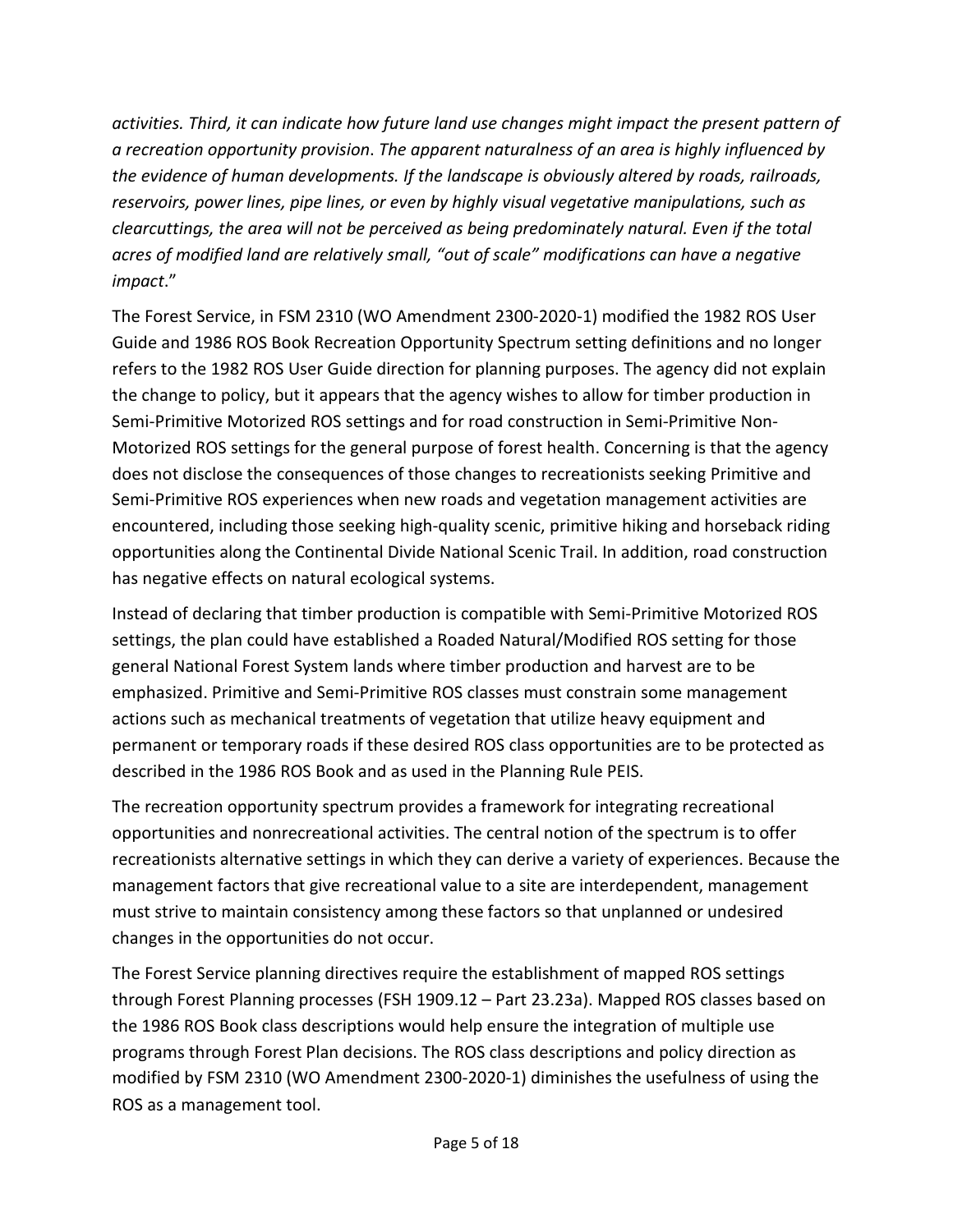The ROS planning framework was not intended to never change, but modifications should only occur through robust public involvement processes, based on science that support modifying ROS characteristic definitions, and to improve readability. The amended FSM 2310 direction does not meet any of these need for change criteria. A review of the amended FSM 2310, which was provide in comments, follows:

The **FSM 2310** (2300-2020-1) amended policy makes substantial changes to the recreation planning direction without the benefit of 36 CFR § 216 public involvement processes. This policy replaces FSM 2310 (WO Amendment 2300-90-1) that required the use of the ROS planning framework: "*FSM 2311.1 - Recreation Opportunity Spectrum (ROS). Use the Recreation Opportunity Spectrum (ROS) system and the ROS Users Guide (U.S. Department of Agriculture, Forest Service. ROS Users Guide. Washington, DC: U.S. Department of Agriculture, Forest Service; 1982. 37p.) to delineate, define, and integrate outdoor recreation opportunities in land and resource management planning*."

Amended **FSM 2310.2** objectives state, "*The overarching objective of sustainable recreation planning is to inform decisions that result in sustainable recreation outcomes. To be sustainable, recreation settings, opportunities, and benefits must: … 1. Be compatible with other multiple uses…*."

*Observation*: The intent of this objective is unclear; however, a literal reading of the guidance would indicate that the objective is inconsistent with "*multiple use*" as defined by the Multiple Use Sustained Yield Act of 1960 (16 U.S.C. § 531). NFMA integration requirements are reviewed in FSH 1909.12 part 22. Clearly, the recreation resource is not inferior to other multiple use resources. For example, Forest Plan allocations of Primitive, Semi-Primitive Non-Motorized, and Semi-Primitive Motorized ROS settings without a timber resource purpose would be consistent with the Multiple Use and Sustained Yield Act.

The Landscape Aesthetics Handbook states, "*The Scenery Management System and ROS serve related, but different, purposes that affect management of landscape settings. In some cases, ROS provides stronger protection for landscape settings than does the Scenery Management System. This is similar to landscape setting protection provided by management of other resources, such as cultural resource management, wildlife management, and old-growth management. In all these examples, there may be management directions for other resources that actually provide higher scenic integrity standards than those reached by the Scenery Management System. Different resource values and systems (the Scenery Management System, the ROS System…) are developed for differing needs, but they are all systems that work harmoniously if properly utilized. In all these examples, there are management decisions made for other resources that result in protection and enhancement of landscape settings."*

Primitive and Semi-Primitive ROS classes will constrain some actions such as mechanical treatments with heavy equipment or road development if these desired ROS class opportunities are to be available to recreationists seeking those experiences. The recreation opportunity setting since its inception has been composed of other natural features in addition to the six factors. Landform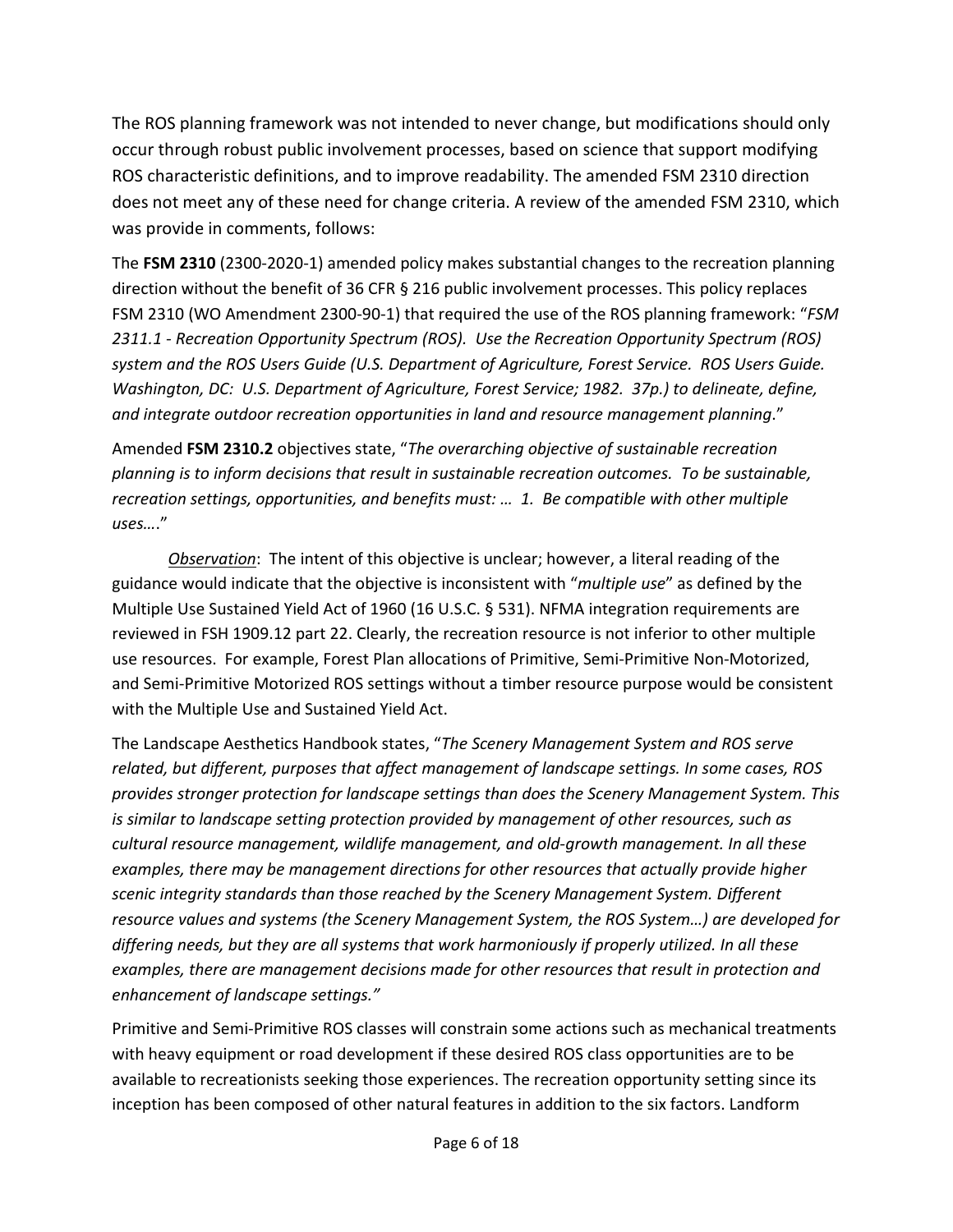types, vegetation, scenery, water, and wildlife are all important elements of recreation environments; they influence where people go and the kinds of activities possible. Making choices between competing resource priorities is often the nature of integrated resource management planning as required by the National Forest Management Act (16 CFR § 1604(f)(1), 36 CFR § 219.10(a), FSH 1909.12 Part 22).

This objective should be deleted, but could be restated describing that, "*Be derived through integrated planning processes*" (36 CFR § 219.10(a)). The Multiple-Use Sustained-Yield Act makes that principle clear by explaining that "*multiple use*" means management to make "*judicious use of the land for some or all*" of the renewable resources thereon, with some land "used for less than all of the resources" (16 U.S.C. § 531).

Amended **FSM 2310.2** also describes, "*These ecological and socio-economic outcomes are not only important to the sustainability of recreation, but also contribute to the sustainability of the unit and Agency as a whole…*."

*Observation*: The direction in parts 1 through 7 improves on the prior FSM 2310 direction and provides for important integration considerations that are also found in the planning directives (FSH 1909.12). The statement, "*contribute to the sustainability of the unit and Agency as a whole*" is an improperly declaration and should be deleted.

Amended **FSM 2310.2 part 8** states, "*Resource program plans (such as, travel management plans, and so forth), area plans (for example, Comprehensive River Management Plans, and so forth) and project decisions implement, support, and are consistent with relevant land management plan(s) decisions.* FSH 1909.12, sec. 24."

*Observation*: Comprehensive River Management Plans and National Scenic and Historic Trail Comprehensive Plans should be consistent with the relevant Forest Plan, but this statement would suggest that designated area plan decisions are subordinate to Forest Plan decisions regardless of the Forest Plan direction. FSM 2310.2 part 8 should be redrafted plainly stating that NFMA, W&SR, and National Scenic and Historic Trail plan decisions must provide for the purposes for which an area is designated. In addition, FSM 2310 should clearly state that, "*Comprehensive Plans developed in response to the requirements of the National Trails System Act (16 U.S.C. §§ 1244(e), 1244(f)), and the Wild and Scenic Rivers Act (16 U.S.C. § 1274(d)) are not resource plans as defined by the NFMA (16 U.S.C. §1604(i) and 36 CFR §219.15(e))*." The phrase, "*and so forth*" is not helpful and should be deleted.

National Scenic Trails, Wild and Scenic Rivers, and Wilderness legislation keeps the management of the federal land under the agencies existing authorities, but subject to the overriding purpose of protecting qualities and values described by the designated area legislation. The establishment of these designated areas thus constitutes an overlay on the management regime otherwise applicable to lands managed by the agency. By eliminating activities and uses incompatible with the purposes for which an area is designated, the designated area limits the management discretion that the agency might otherwise have.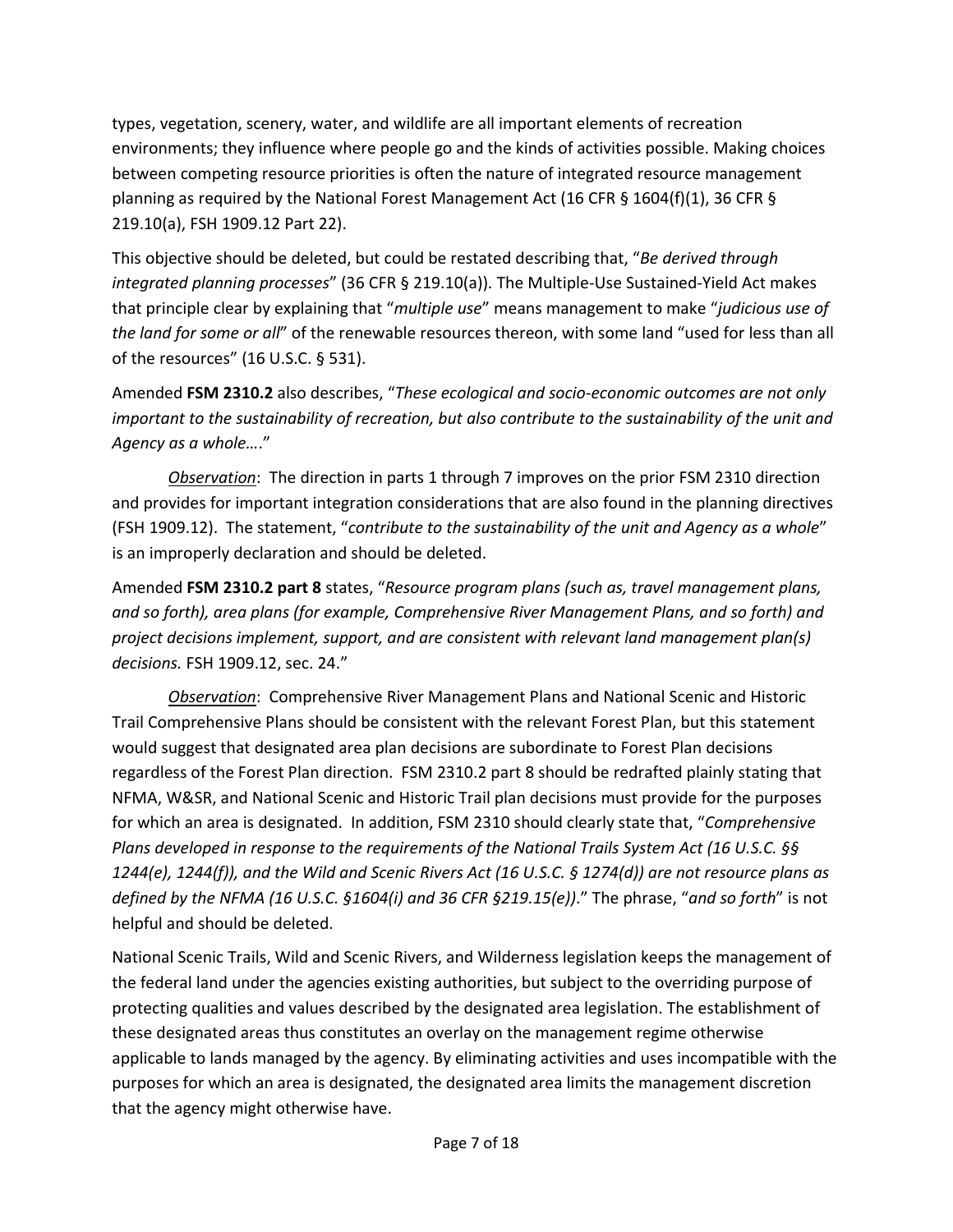Amended **FSM 2310.3** policy begins by describing that, "1. *Units shall review and use relevant land management plan decisions to guide and inform smaller-scale planning decisions. To ensure attainment of sustainable recreation, all projects and activities must be consistent with the applicable plan components of the land management plan* (36 CFR 219.15 (d))."

*Observation*: An element that is missing from the direction is to describe policy that responsible officials are to ensure that land management plans are prepared through NEPA interdisciplinary processes that address the integration of the recreation resource in planning analyses and decisions (16 U.S.C. 1604(f), 36 CFR 219.10). In addition, Forest Plans must provide for the purposes for which designated areas are established.

Amended **FSM 2310.5** defines Resource Programs and Area Plans as, "*Plans that address a specific multiple use or resource program on the forest or grassland, or portion of one or more forests or grasslands. The plan area can be delineated by ecological units (such as, watersheds, wildlife habitat areas, riparian areas, geological formations or features, and so forth), and/or by socio-economic considerations (such as, market area, designated area, urban interface area, administrative units such as a ranger district, and so forth). Common examples of recreation-related resource program plans include: facilities plans, travel management plans, interpretive plans, etc. Area-specific plans include: National Scenic or Historic Trail Plans, National Monument Plans, Comprehensive River Management Plans, National Recreation Area Plans, etc. Resource program and area plans must be consistent with land management plan direction. Reference 36 CFR 219.15*."

*Observation*: FSM 2310 needs to describe that planning processes must provide for the purposes for which an area was designated. FSM 2310 should clearly state that Comprehensive Plans developed in response to the requirements of the National Trails System Act (16 U.S.C. §§ 1244(e), 1244(f)) and the Wild and Scenic Rivers Act (16 U.S. Code § 1274(d)) are not resource plans as defined by the NFMA (16 U.S.C. §1604(i) and 36 CFR §219.15(e)).

Amended **FSM 2310.5** defines Recreation Opportunity Spectrum classes.

*Observation*: The characterizations of ROS classes are a significant deviation from established Physical Setting descriptions. "*Evidence of Humans*," "*Non-Recreation Uses*," and "*Naturalness*" setting indicators are improperly omitted in the narratives for Primitive, Semi-Primitive Non-Motorized, and Semi-Primitive Motorized ROS settings.

Primitive settings allow for mechanized use outside of wilderness in the amended FSM 2310 direction. Bicycles should not be allowed in Primitive ROS settings. Primitive means ''*of or relating to an earliest or original stage or state*.'' Mountain bikes are not primitive in nature. Asymmetric impacts between bicyclists and traditional nonmotorized users will tend to displace hikers and equestrians from non-wilderness trails. The asymmetric or one-way nature of conflict suggests that active management is needed to maintain the quality of recreation for visitors who are sensitive to conflicting uses. Visitors who are sensitive to conflict are likely to be dissatisfied or ultimately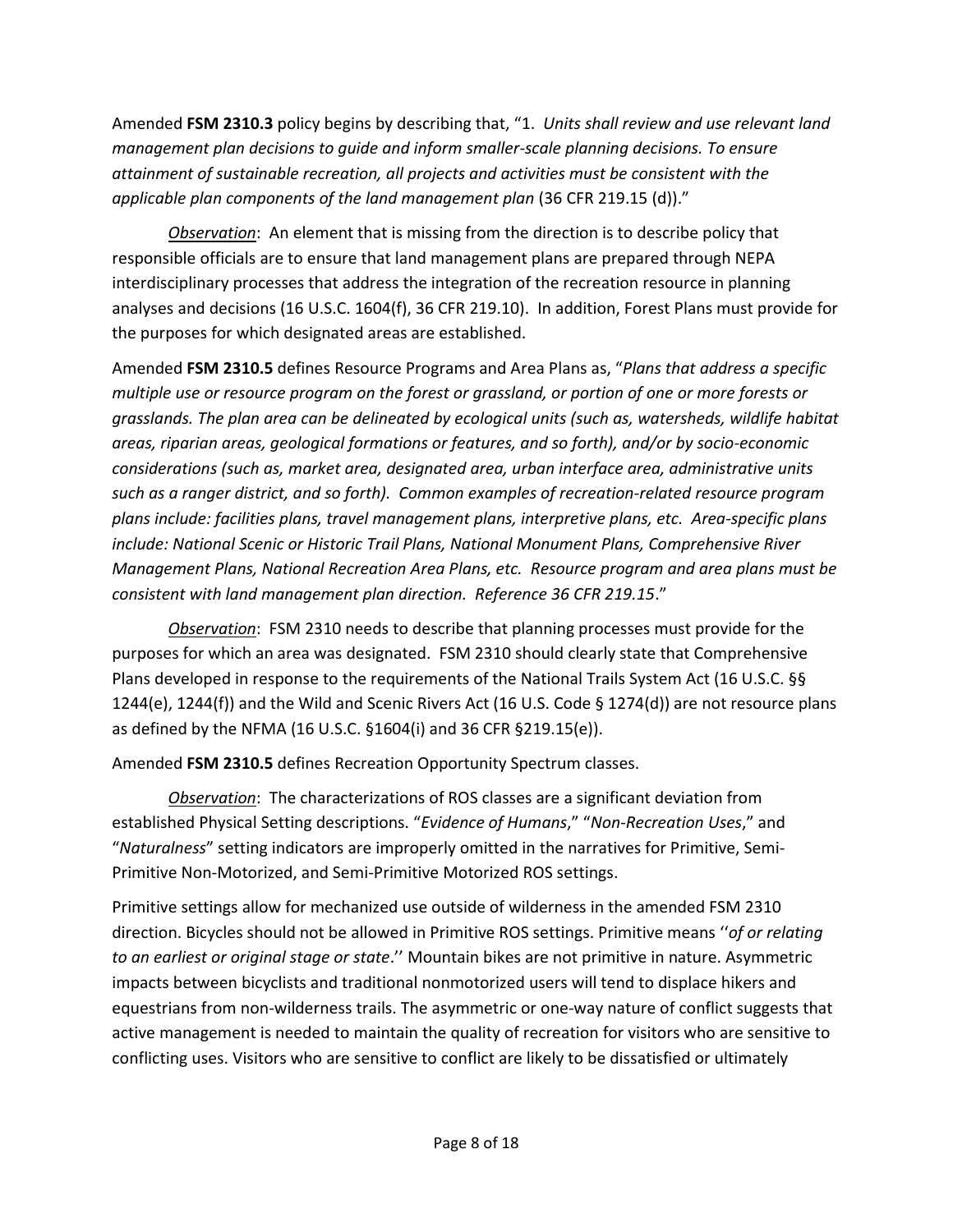displaced.[2](#page-8-0) FSM 2310 should describe that the trail class norm is Pack and Saddle Stock Class 2 and 3 (FSH 2309.18 23.12 – Exhibit 01).

*Observation*: Semi-Primitive Non-Motorized settings exempts open roads stating that, "*occasional administrative use occurs on these roads for the purpose of natural and cultural resource protection and management*." This ROS setting does not allow for new administrative or public use roads except in very limited situations – closed roads may be present, but are managed to not dominate the landscape or detract from the naturalness of the area. The statement that, "*occasional administrative use occurs on these roads for the purpose of natural and cultural resource protection and management*" must be deleted or reference non-motorized vehicles.

*Observation*: Exhibit 01, Vegetation states that, "*Treatments enhance forest health and mimic natural vegetation patterns.*" Due to social and resource conditions, large-scale vegetation harvest and associated road construction will need to be restricted to meet desired forest conditions.

Natural vegetation patterns have in some cases been created by large fire events, such as the Great Fire of 1910. Hurricane-force winds, unlike anything seen since, roared across the rolling country of eastern Washington. Then on into Idaho and Montana forests that were so dry they crackled underfoot. In a matter of hours, fires became firestorms, and trees by the millions became exploding candles. By noon on the twenty-first, daylight was dark as far north as Saskatoon, Canada, as far south as Denver, and as far east as Watertown, New York. To the west, the sky was so filled with smoke, ships 500 miles at sea could not navigate by the stars. Smoke turned the sun an eerie copper color in Boston. Soot fell on the ice in Greenland. The Great Fire of 1910 burned three million acres and killed enough timber to fill a freight train 2,400 miles long. Merchantable timber destroyed was estimated to be eight billion board feet, or enough wood to build 800,000 houses. Twenty million acres were burned across the entire Northwest. The current insect and disease situation are having similar ecological effects as some past fire events, but at a much slower rate of change.

Desired conditions must stress the need to reflect the constraints described for "*Evidence of Humans*," "*Non-Recreation Uses*," and "*Naturalness*" setting indicators for this Semi-Primitive Non-Motorized ROS class. Specifically, the statement that treatments are to enhance forest health is vague and could lead to actions that benefit timber programs over allowing for natural processes to unfold. Describing that treatments are to mimic natural vegetation patterns is also unclear and should be deleted.

Forest health is an increasingly important concept in natural resource management. The definition of forest health is difficult and dependent on desired conditions. From an ecosystem-centered perspective, forest health has been defined by resilience, recurrence, persistence, and biophysical

<span id="page-8-0"></span><sup>&</sup>lt;sup>2</sup> Manning, R.E. (2010). Studies in Outdoor Recreation: Search and Research for Satisfaction. Studies in Outdoor Recreation: Search and Research for Satisfaction. Page 218.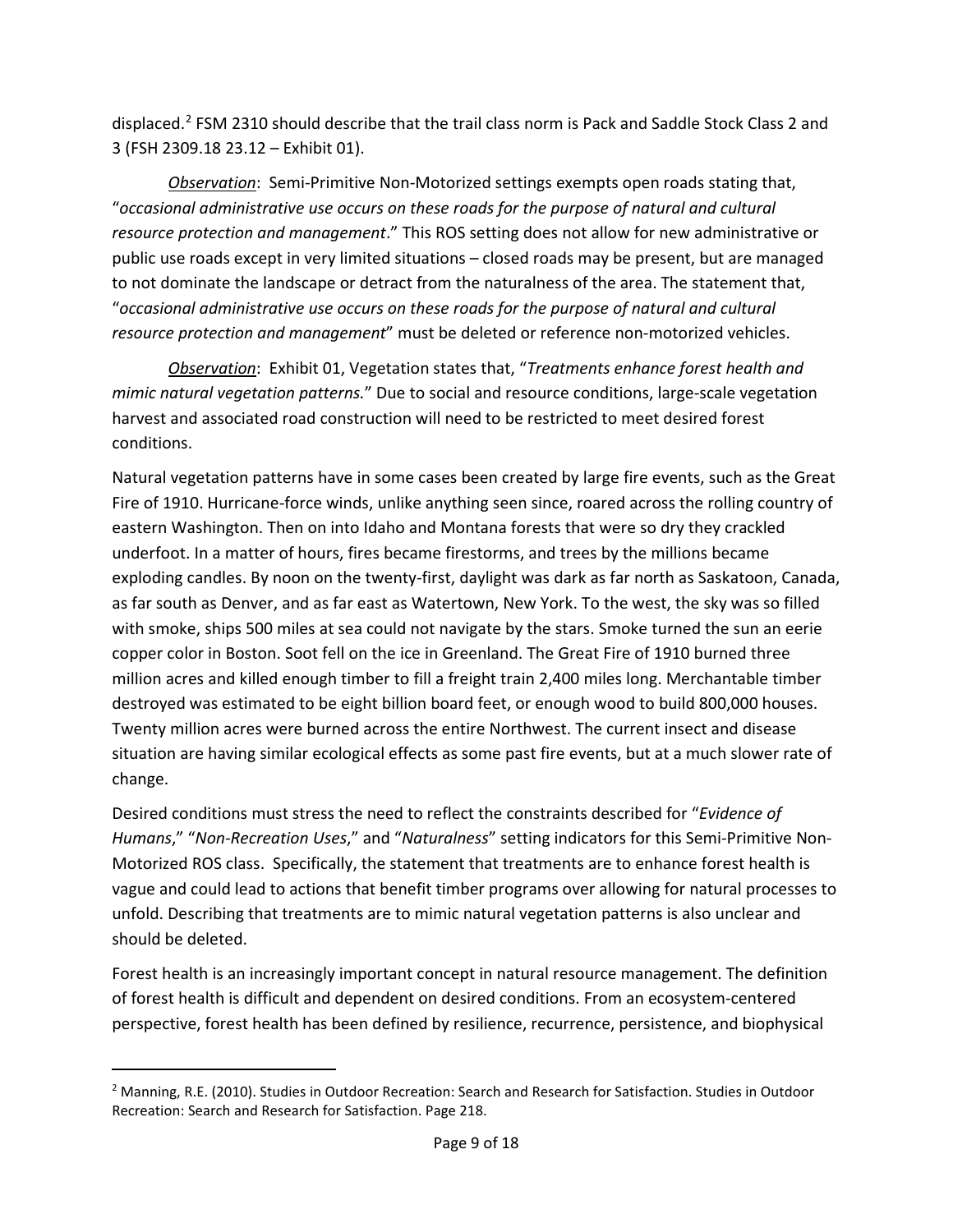processes which lead to sustainable ecological conditions. Most important, so as to minimize the evidence of humans, vegetation management actions need to avoid restoration actions that require the construction of permanent and temporary roads within Semi-Primitive Non-Motorized ROS settings and minimize new roads in Semi-Primitive Motorized ROS settings. Exhibit 01, Scenic Integrity states that, "*Typically High*." The desired Scenic Integrity Objective should be simply described as High.

*Observation*: Some revised forest plans are establishing Semi-Primitive Motorized settings for timber production areas, which is inconsistent with the intent of this ROS class as used in the Planning Rule. Semi-Primitive Motorized settings allows for maintenance level 2 roads, which are not primitive roads as described in the 1982 ROS direction. Possibly, FSM 2310 could describe that, "*Motorized routes are typically designed as motorized trails (FSH 2309.18 part 23.21, Trail Class 2, No Double Lane) and Four-Wheel Drive Vehicles routes (FSH 2309.18 part 23.23, Trail Class 2, No Double Lane), offering a high degree of self-reliance, challenge, and risk in exploring these backcountry settings*." These trail classes would provide for the desired motorized experiences, while protecting soil and water resources through design parameters.

**FSM 2310.5** defines ROS Class Characteristics as, "*The physical, social, and managerial features that function collectively to define a specific recreation opportunity spectrum setting (ROS class) … Both summer and winter setting characteristics for each of the six primary ROS classes are summarized in section* 2311, exhibit 01."

*Observation*: Exhibit 01 describes ROS characteristics as "*themes*," which is not defined nor recognized as a plan component in forest planning processes (36 CFR § 219 and FSH 1909.12 directives). Failing to identify desired conditions and other plan components in the FSM 2310 definition reduces the importance and effectiveness of the planning directives requirement that states, "*The plan must include plan components, including standards or guidelines, to provide for sustainable recreation integrated with other plan components as described in 23.21a. To meet this requirement the plan: … (a) Must include desired conditions for sustainable recreation using mapped desired recreation opportunity spectrum classes*..." (FSH 1909.12 23.23a).

Desired conditions are the basis for the rest of the plan components; objectives, standards, guidelines, and suitability determinations must be developed to help achieve the desired conditions. If forest plans contain specific, measurable desired conditions, this should focus the process of identifying locations where projects are needed, and thereby increase the efficiency of project planning.

General Technical Report PNW-98 December 1979 states, "*The ROS is a helpful concept for determining the types of recreational opportunities that should be provided. And after a basic decision has been made about the opportunity desirable in an area, the ROS provides guidance about appropriate planning approaches—standards by which each factor should be managed*."

The 1986 ROS Book states, "*The physical setting is defined by the absence or presence of human sights and sounds, size, and the amount of environmental modification caused by human activity.*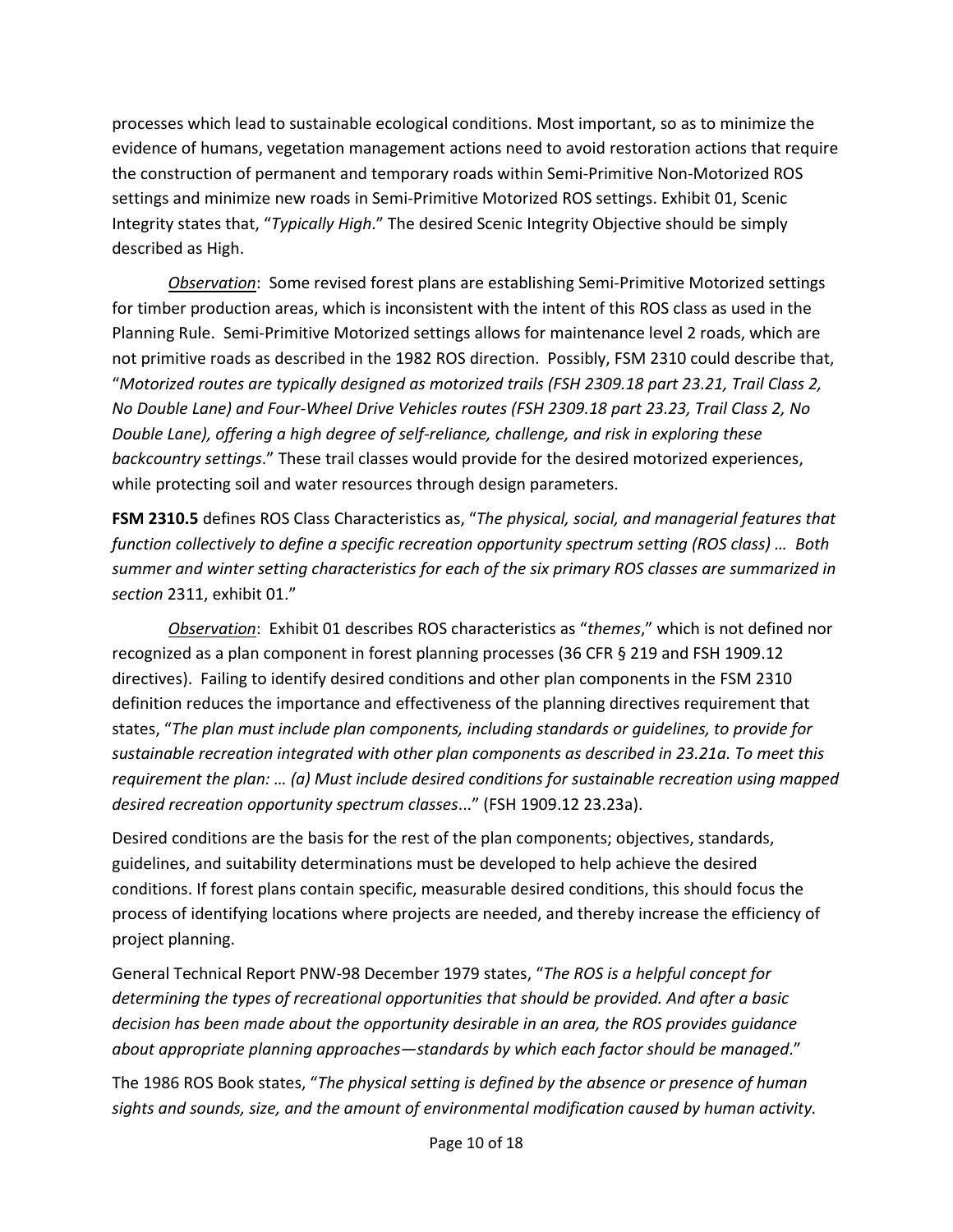*The physical setting is documented on an overlay by combining these three criteria as described below. Physical Setting - The physical setting is best defined by an area's degree of remoteness from the sights and sounds of humans, by its size, and by the amount of environmental change caused by human activity. Human Developments – The apparent naturalness of an area is highly influenced by the evidence of human developments. If the landscape is obviously altered by roads, railroads, reservoirs, power lines, pipe lines, or even by highly visual vegetative manipulations, such as clearcuttings, the area will not be perceived as being predominately natural. Even if the total acres of modified land are relatively small, "out of scale" modifications can have a negative impact*."

The 2012 Planning Rule Programmatic Environmental Impact Statement states the analysis of the recreation resource is based on the 1986 ROS Book, Scenery Management System, and Recreation facility analysis. Furthermore, the Planning Rule PEIS states that, "*These tools are used to define existing conditions, describe desired conditions, and monitor change. These tools, along with overarching guidance at the national, Department, and Agency levels, serve as the context by which individual national forests and grasslands engage with their communities. In doing so, the unit's recreation-related and amenity-based assets are considered and integrated with a vision for the future that is sustainable and that the unit is uniquely poised to provide. As the current planning rule procedures related to recreation are quite general, these tools contribute to consistency in recreation planning across NFS units.*

*The recreation opportunity spectrum has been an effective land management planning tool since 1982. The recreation opportunity spectrum is a framework for identifying, classifying, planning, and managing a range of recreation settings. The setting, activity, and opportunity for obtaining experience are arranged along a spectrum of classes from primitive to urban. In each setting, a range of activities is accommodated. For example, primitive settings accommodate primarily nonmotorized uses, such as backpacking and hiking; whereas roaded settings (such as roaded natural) or rural settings accommodate motorized uses, such as driving for scenery or access for hunting. Through this framework, planners compare the relative tradeoffs of how different patterns of settings across the landscape would accommodate (or not accommodate) recreational preferences, opportunities, and impacts (programmatic indirect environmental effects) with other multiple uses. The scenery management system provides a vocabulary for managing scenery and a systematic approach for determining the relative value and importance of scenery in an NFS unit. The system is used in the context of ecosystem management to inventory and analyze scenery, to assist in establishment of overall resource goals and objectives, to monitor the scenic resource, and to ensure high-quality scenery for future generations*" (Forest Service Planning Rule, PEIS, page 209).

An example of a consequence if FSM 2310 (2300-2020-1) definitions are applied to plan components is that an established Semi-Primitive Non-Motorized ROS setting would no longer protect CDNST nature and purposes qualities and values, since resource and road development management actions could approach a setting similar to that expected in a Roaded Modified ROS setting. A Semi-Primitive Motorized ROS setting would likely replace what has been described as a Roaded Modified ROS setting in the past. A Roaded Modified ROS setting is defined by extensive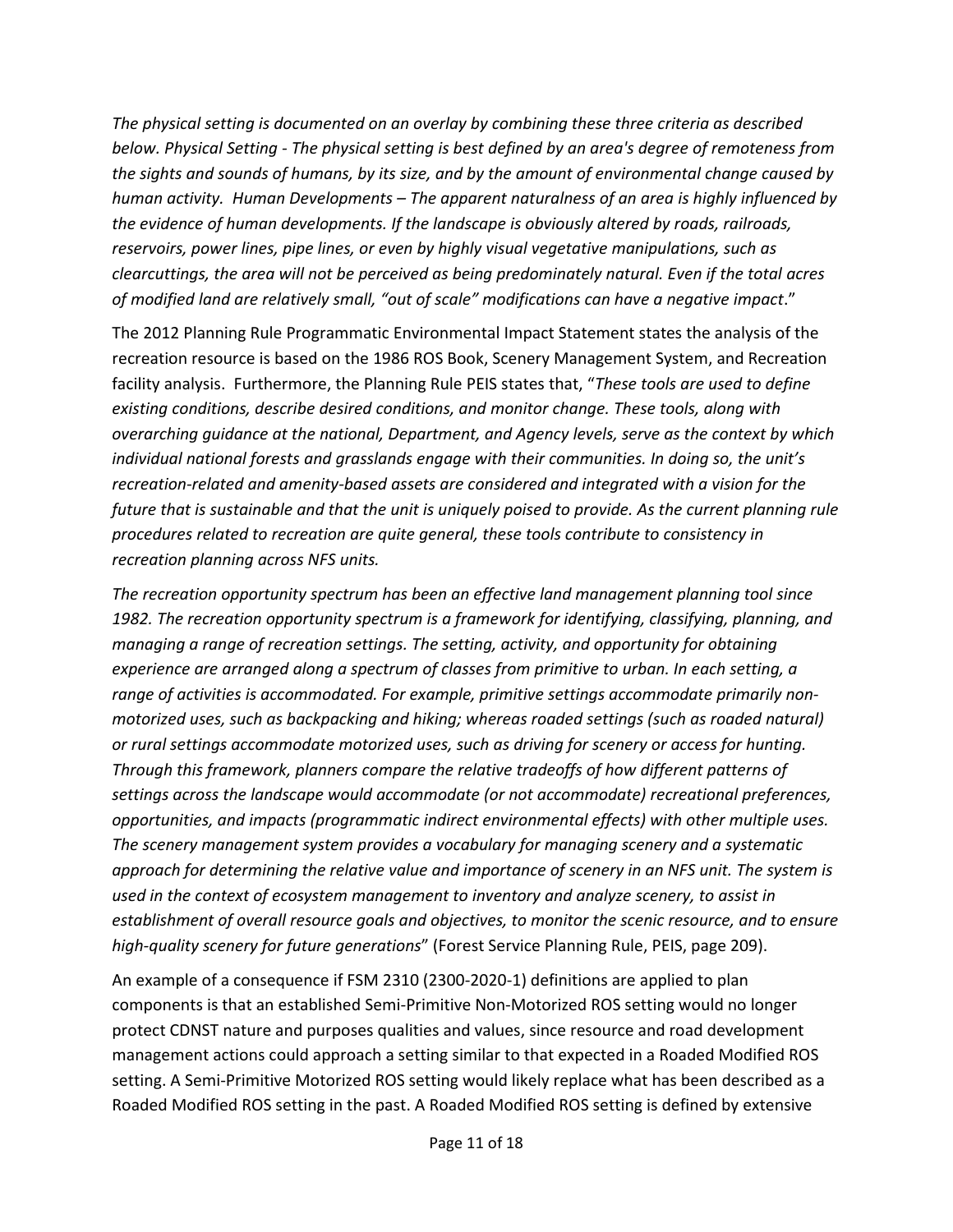forest management activities and road networks, which is clearly incompatible with providing for high-quality scenic, primitive hiking and horseback riding opportunities and the conservation of natural, historic, and cultural resources within the CDNST corridor. The ROS class protection standard for the CDNST should be restricted to the establishment of a Primitive ROS setting if FSM 2310 (2300-2020-1) direction is applied to a revised Forest Plan.

The Forest Service did not provide a reasoned basis or a detailed justification for modifying the 1982 ROS User Guide and 1986 ROS Book Recreation Opportunity Spectrum setting definitions and disclosing the consequences of those changes to recreationists seeking Primitive and Semi-Primitive ROS settings, including those seeking high-quality scenic, primitive hiking and horseback riding experiences along the Continental Divide National Scenic Trail. The formulation and issuance of FSM 2310 (2300-2020-1) is not in compliance with the Public Participation requirement of FRRRPA and the Public Notice and Comment for Standards, Criteria, and Guidance Applicable to Forest Service Programs (16 U.S.C. § 1612(a), 36 CFR § 216). The amended policy (2300-2020-1) is inconsistent with the 36 CFR § 219 forest planning regulations and the Planning Rule PEIS.

FSM 2310 (2300-2020-1) policy should be reissued through a Federal Register Notice following 36 CFR § 216 public involvement processes to define the ROS Classes as desired conditions, to include ROS Class Characteristics descriptors that address, in part, "Evidence of Humans," "Non-Recreation Uses," and "Naturalness" characteristics, and to make other changes that support providing for the integration of the recreation resource in natural resource planning processes. In addition, the formulation and issuance of any Recreation Planning Handbook should follow 36 CFR § 216 public involvement processes.

Sustainable Recreation Planning directives must be consistent with the 1986 ROS Book guidance and related research, which informed the Planning Rule. Forest Service directives must be consistent with the USDA Departmental Regulation 1074-001 scientific integrity policy that relates to the development, analysis, and use of data for decision-making. This DR is intended to instill public confidence in USDA research and science-based public policymaking by articulating the principles of scientific integrity, including reflecting scientific information appropriately and accurately.

**Suggested Remedies that would Resolve the Objection:** Amend the response to the Forest Plan objections which have a direct bearing on this project, to ensure that the final South Plateau Area Landscape Treatment Project decision is reasoned and based on the best available scientific information and methodology and scientific accuracy. The revised Forest Plan could strengthen the plan's direction by adopting ROS class discussions and definitions that addressed the above concerns.

**Violation of law, regulation or policy:** 16 U.S.C. § 1612(a); 36 CFR § 216; USDA Departmental Regulation 1074-001; 36 CFR §\$ 219.3, 219.10(b)(1)(i); 219.15; 40 CFR § 1502.23.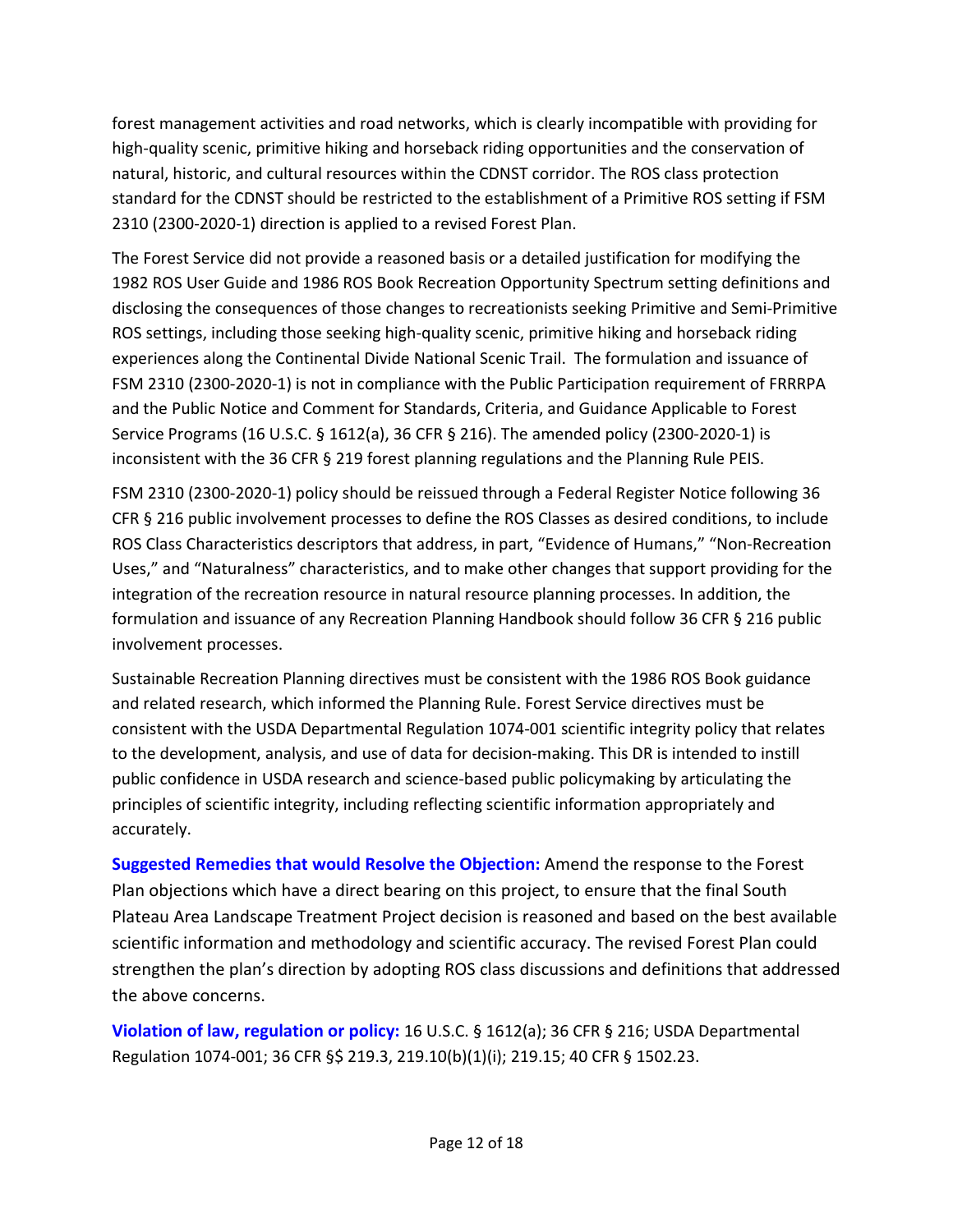**Connection with Comments:** The issues addressed here are connected with and supplement those made in the objection submitted on April 21, 2021.

## <span id="page-12-0"></span>**Response to Forest Plan Objection – Continental Divide National Scenic Trail**

**Objection Instructions:** The Regional Forester instructions states, "*Describe the compatibility of the 2020 Land Management Plan with the 2009 Continental Divide National Scenic Trail Comprehensive Plan and indicate in the final record of decision if any updates to the comprehensive plan would be needed upon approval of the land management plan*."

**Issue and Statement of Explanation:** Comprehensive Plans developed in response to the requirements of the National Trails System Act (16 U.S.C. §§ 1244(e), 1244(f)) and the Wild and Scenic Rivers Act (16 U.S. Code § 1274(d)) are not resource plans as defined by the NFMA (16 U.S.C. §1604(i) and 36 CFR §219.15(e)). The instructions suggests that the Regional Forester believes that the Comprehensive Plan is no more binding than a resource plan such as a Travel Plan. This interpretation is inconsistent with the National Trail System Act and FSM 2353.01d(5).

Desired conditions are the basis for the rest of the plan components; objectives, standards, guidelines, and suitability determinations must be developed to help achieve the desired conditions. If forest plans contain specific, measurable desired conditions, this should focus the process of identifying locations where projects are needed, and thereby increase the efficiency of project planning.

The Custer-Gallatin plan does not include the most basic plan component for the CDNST which is a desired condition that describes the CDNST *nature and purposes*: "*The nature and purposes of the CDNST are to provide for high-quality scenic, primitive hiking and horseback riding opportunities and to conserve natural, historic, and cultural resources along the CDNST corridor.*"

The instruction suggests that the Forest Service feels that the revised Forest Plan is inconsistent with the CDNST Comprehensive Plan. However, it would be improper to modify the CDNST Comprehensive Plan based on the revised Custer-Gallatin Forest Plan, which does not protect CDNST qualities and values. Instead, it would be accurate to describe that the revised Forest Plan is inconsistent with the National Trails System Act as implemented through the direction of the CDNST Comprehensive Plan, FSM 2353, and as provided for in the Notice of final amendments to comprehensive plan and final directives (74 FR 51116).

Comprehensive Plans developed in response to the requirements of the National Trails System Act (16 U.S.C. §§ 1244(e), 1244(f)) and the Wild and Scenic Rivers Act (16 U.S. Code § 1274(d)) are not resource plans as defined by the NFMA (16 U.S.C. §1604(i) and 36 CFR §219.15(e)); FSM 2353.01d(5); 74 FR 51116.

It is not rational that each Forest Service Land Management Plan and BLM Resource Management plan could have the effect of compelling an amendment to a National Scenic or Historic Trail Comprehensive Plan.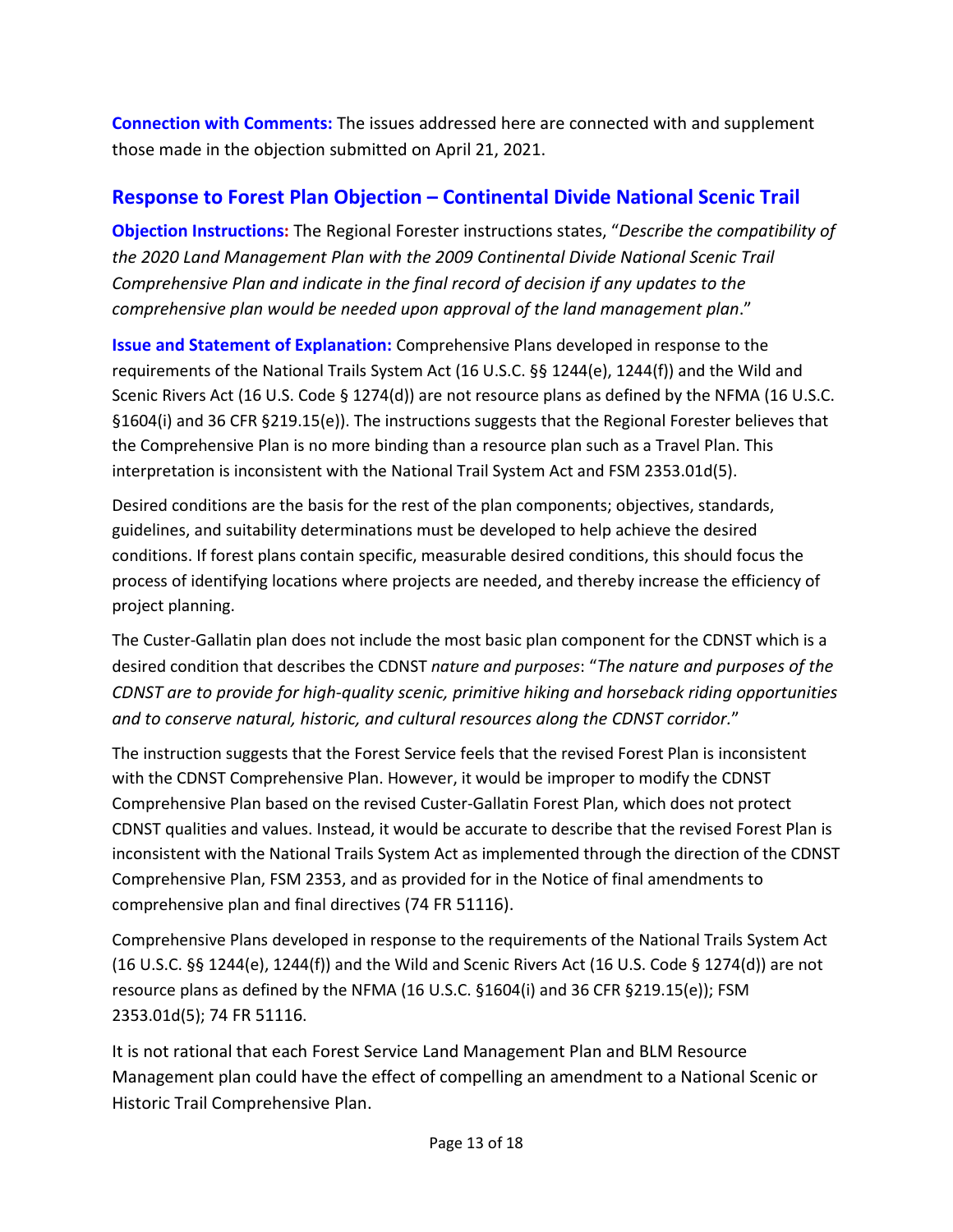**Regional Forester Response:** The Regional Forester response states, "*Similar to the requirements for developing a land management plan under the National Forest Management Act, the National Trails System Act requires the development of a comprehensive plan for national scenic trails. As a result, both the trail comprehensive plan and the land management plan guide project and activity decisionmaking for the Trail. Section 7(a)(2) of the Trails Act indicates, "Development and management of each segment of the National Trails System shall be designed to harmonize with and complement any established multiple-use plans for the specific area in order to insure continued maximum benefits from the land". Thus, the land management plan and comprehensive trail plan must be compatible. If not, either the land management plan or the designated area plan must be amended to achieve this compatibility (FSH 1909.12, section 24.3). Given this important and unique relationship, a discussion of the compatibility of the two plans and a determination of whether the land management plan decision would result in a need to update the Trail comprehensive plan should be included in the record of decision.* 

*The objector contends that section 7(a)(2)'s requirement to "harmonize" trail and land management planning is not applicable to a land management plan approved after the passage of the National Forest Management Act. They assert this is because the National Forest Management Act requires the land management plan address the comprehensive planning and other requirements of the Trails Act in order to form one integrated plan. However, the National Forest Management Act requirements for one integrated plan at 16 U.S.C. 1604(f) is specific to its statutory requirements, not the Trails Act requirements. Nothing in the National Forest Management Act amended or superseded the Trails Act. Nor does the Trails act supersede either the National Forest Management Act or the Multiple-Use Sustained-Yield Act. The Forest Service must comply with all three. Thus, as required by the planning regulations at 36 CFR 219.10(b)(1(vi), the 2020 Land Management Plan includes "appropriate management of other designated areas", but does not replace or address all the requirements of the Trails Act that are addressed in the 2009 comprehensive plan.* 

*As such both statutorily required plans provide relevant management direction, page 174 of the land management plan references the 2009 Trail comprehensive plan stating, "Management for the Continental Divide National Scenic Trail is outlined in the 2009 Continental Divide National Scenic Trail Comprehensive Management Plan and national policy".* 

*The most relevant statutory and regulatory documents are listed in the designated area section of the final EIS. These sections are intended to highlight other non-discretionary management direction. Including other guidance documents such as management tools or other information is not necessary or recommended*."

**Issue and Statement of Explanation:** The National Forest Management Act requires the formulation of one integrated plan (16 U.S.C.  $\S$  1604(f)(1)). The 1982 Planning Regulations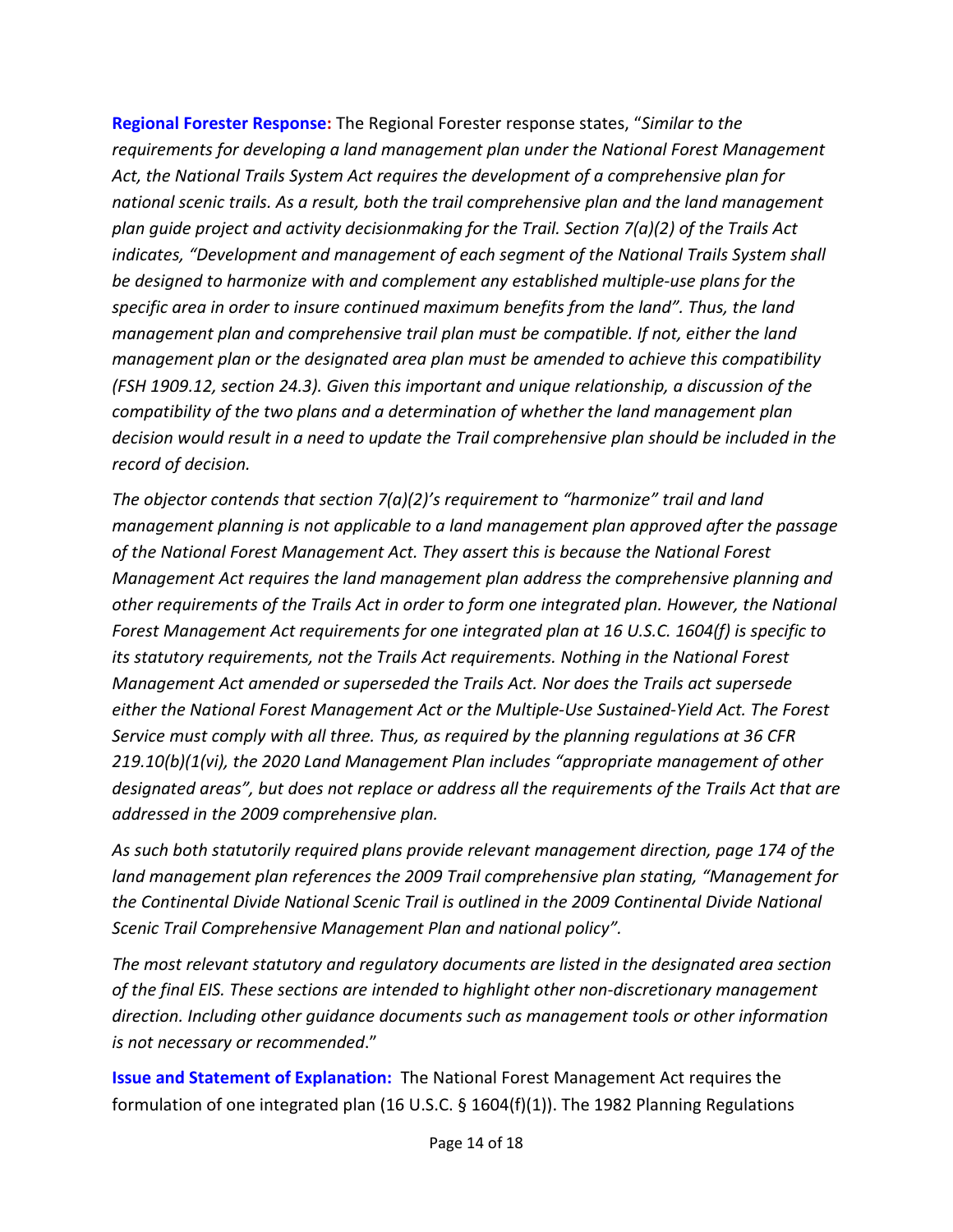required integration that included meeting the requirements for the planning and management of designated areas: "*The regulations in this subpart apply to the National Forest System, which includes special areas, such as wilderness, wild and scenic rivers, national recreation areas, and national trails. Whenever the special area authorities require additional planning, the planning process under this subpart shall be subject to those authorities. (a) Unless inconsistent with special area authorities, requirements for additional planning for special areas shall be met through plans required under this subpart. (b) If, in a particular case, special area authorities require the preparation of a separate special area plan, the direction in any such plan may be incorporated without modification in plans prepared under this subpart*." (36 § CFR 219.2 – Scope and Applicability)

The 2012 NFMA regulations also requires integrated resource management of multiple use (36 CFR § 219.10(a)), including providing for plan components to provide for the, *"(vi) Appropriate management of other designated areas or recommended designated areas in the plan area, including research natural areas*." Planning directives describe that planning for designated areas may be met through the land management plan, unless the authorities for the designation require a separate plan; however, in the case of the CDNST the Comprehensive Plan directs that Forest Plans further implement the CDNST comprehensive planning requirements through staged-decision making. "… *Any parts of a designated area plan that meet the requirements for land management plan components must be included in the land management plan. The entire area plan does not need to be included in the land management plan. The land management plans must also be compatible with these designated area plans or either the land management plan or the designated area plan must be amended to achieve this compatibility*." (FSH 1909.12 – 24.3)

The Custer-Gallatin plan fails to adopt the most fundamental direction of the CDNST Comprehensive Plan failing to describe the *nature and purposes* of the CDNST as a desired condition plan component. The Regional Forester's response does address the many other concerns expressed in comments and in the objection regarding the Custer-Gallatin CDNST management direction. The Regional Foresters' and Custer-Gallatin revised Forest Plan CDNST plan components do not reflect the guidance in the National Forest Management Act of 1976 and the National Trails System Act as amended in 1978 to provide for the nature and purposes of the CDNST.

**Regional Forester Response:** The Regional Forester response in consideration of proposed remedies states, "*The 2020 Land Management Plan presents the Trail as a linear feature, with a mile-wide management corridor in (1/2 mile each side of the trail when that boundary remains on the Custer Gallatin). A mapped trail corridor is required by Forest Service Handbook 1909.12 Section 24.43(1)(c), however explicitly calling that corridor a "management area" is not required. The corridor provides a spatially identifiable area where the associated plan*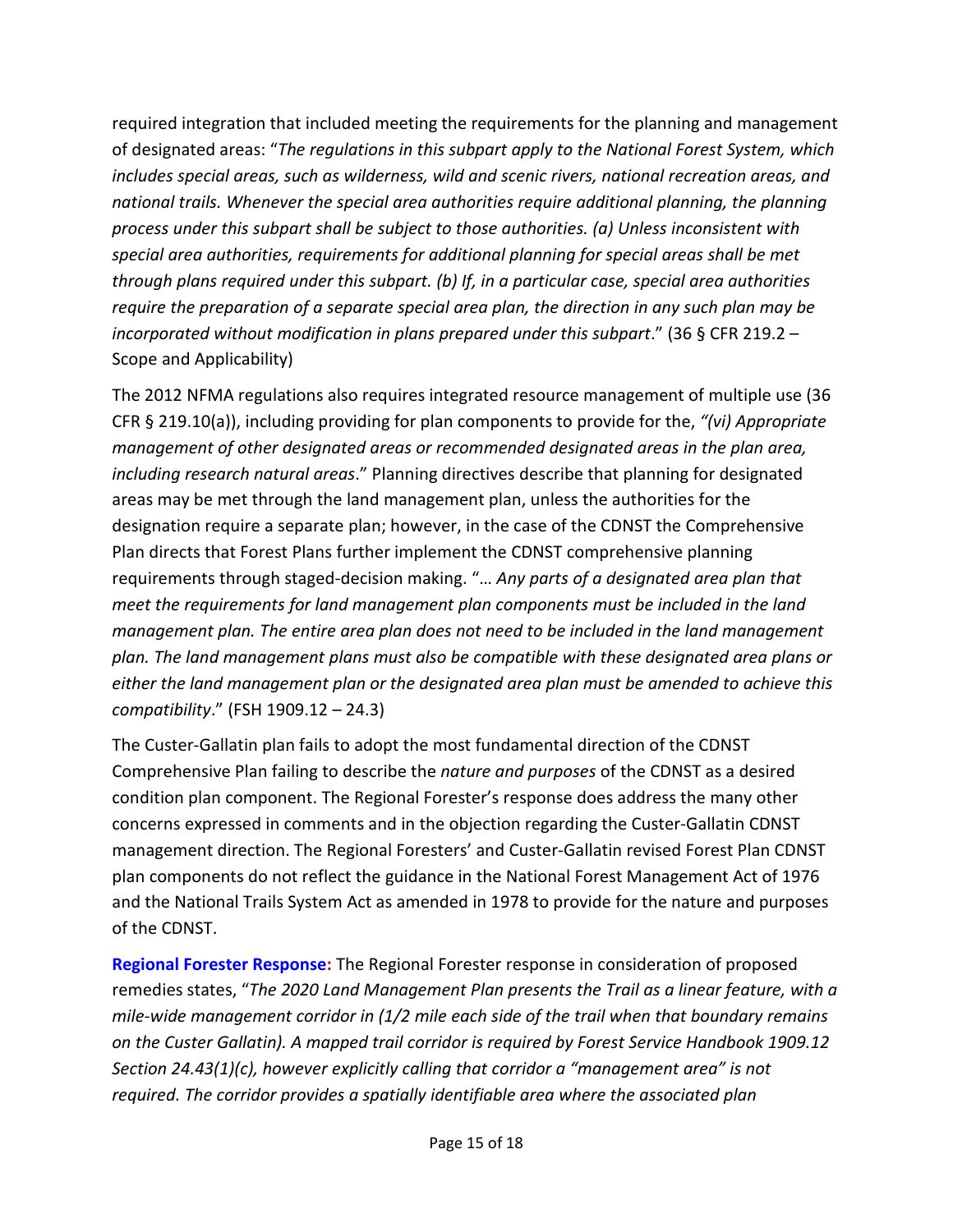*components apply as required by 36 CFR 2197(e). Land management plan direction applied to the corridor determines how management activities would be conducted within the corridor. The plan provides integrated direction multiple resource areas and land allocations at forestwide, geographic area, and Trail corridor-specific scale. This includes plan direction associated with assigned recreation opportunity spectrum settings and management of scenic resources. The scenic integrity objective for the trail corridor is high (FW-DC-SCENERY-02 and scenery management map, page 138) and it is not suitable for timber production (MG-SUIT-CDNST-01). While the recreation emphasis area land allocations are designed to meet increased demands for recreation opportunities, all authorized activities in areas like the Hebgen Winter Recreation Emphasis Area must be consistent with the Trail direction found in both the 2020*  Land Management Plan and the 2009 Comprehensive Plan. Thus, excluding the Trail is not *necessary*."

**Issue and Statement of Explanation:** Promoting the Hebgen Winter Recreation Emphasis Area is contrary to protecting the nature and purposes of the CDNST. Implementation of the comprehensive planning requirements of the National Trail System Act is dependent on the Forest Plan establishing plan components that implement the CDNST Comprehensive Plan direction. The Custer-Gallatin plan fails to address the integration requirements of the NFMA and National Trails System Act as implemented through the CDNST Comprehensive Plan and forest planning.

**Regional Forester Response:** The Regional Forester response states, "*While objectors would prefer primitive or semi-primitive non-motorized settings for the entire length of the Trail, Continental Divide National Scenic Trail direction acknowledges that as the trail crosses various national forests, there will be road crossings and segments that include recreation opportunity spectrum classifications other than the more primitive end of the spectrum. The 2020 Land Management Plan is consistent with the 2009 Trail Comprehensive Plan, which states, "Where possible, locate the [Trail] in primitive or semi-primitive non-motorized [recreation opportunity spectrum] classes, provided that the [Trail] may have to traverse intermittently through more developed [recreation opportunity spectrum] classes to provide for continuous travel" (section IV. B(1)(b)(1)) [emphasis added here]. The Trail route has been constructed on the Forest. Guidance in the Trail plan to locate new segments in less developed settings is specific to new sections of the Trail, not the established existing route. This also applies to the segments of the trail where snowmobile use existed prior to the Trail's designation…*

**Issue and Statement of Explanation:** The CDNST Comprehensive Plan states, "*Use the ROS system in delineating and integrating recreation opportunities in managing the CDNST. Where possible, locate the CDNST in primitive or semi-primitive non-motorized ROS classes; provided that the CDNST may have to (emphasis added) traverse intermittently through more developed ROS classes to provide for continuous travel between Canada and Mexico borders*." The intent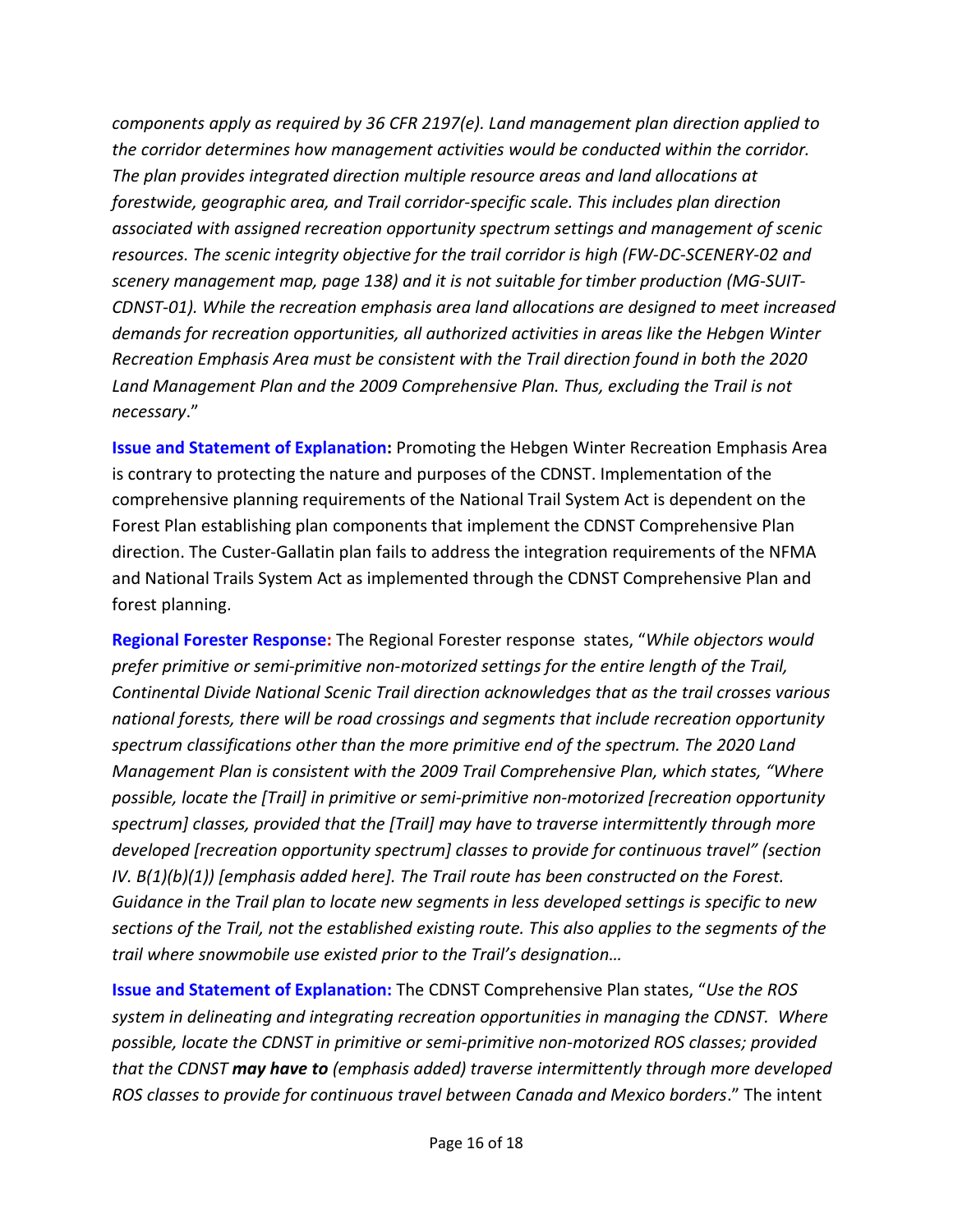of "*may have to*" is to address situations that are outside of authority of the Forest Service to remedy through normal planning processes.

I recognize that the CDNST travel route on the Custer-Gallatin National Forest currently passes through Roaded Natural ROS, Semi-Primitive Motorized, and Semi-Primitive Non-Motorized settings; however, these existing settings do not control revised plan allocations. ROS settings to be established is not restricted to existing inventoried setting characteristics.

Following the guidance in the 1986 ROS planning framework, the revised plan should establish a Semi-Primitive Non-Motorized ROS setting for the CDNST corridor, while accepting the highway and other existing permanent developments as accepted inconsistencies. The established SPNM setting should restrict activities that degrade CDNST values and should lead to actions that would help restore the SPNM setting. The Forest Plan should recognize, in areas previously managed for timber production and harvest, that road restoration and decommissioning actions may be necessary.

The proposed revised Forest Plan if approved will continue to allow and encourage uses that are not in compliance with the National Trails System Act.

**Regional Forester Response:** The Regional Forester response states, "*However, site-specific mountain bike trail designations were made in the 2006 Gallatin Travel Plan as allowed in the 2009 Trail plan (page 15 indicates mountain bikes are allowed where consistent with the land management plan) and policy in the Forest Service Manual. FSM 2353.44b (10) states: "Bicycle use may be allowed on the [Trail] (16 U.S.C. 1246(c)), using the appropriate trail design standards, if the use is consistent with the applicable [Trail] unit plan and will not substantially interfere with the nature and purposes of the [Trail] (FSM 2353.42)". As such the 2020 Land Management Plan guides future decisionmaking with a suitability component that states "The Continental Divide National Scenic Trail is suitable for mountain bikes, as long as such use does not substantially interfere with the nature and purpose of the trail (MG-SUIT-CDNST-04) [emphasis added here]*."

**Issue and Statement of Explanation:** The response is incomplete. The Plan inappropriately addresses site-specific determinations without appropriate analyses for motor vehicle, snowmobile, and bicycle use within the CDNST corridor. Mountain bike use of the CDNST is addressed in the CDNST Comprehensive Plan in Chapter IV.B.5.b(2) and FSM 2353.44b(10)-Bicycle use may be allowed on the CDNST (16 U.S.C. 1246(c)), using the appropriate trail design standards, if the use is consistent with the applicable CDNST unit plan and will not substantially interfere with the nature and purposes of the CDNST (FSM 2353.4). The CDNST unit plan, a resource plan, is yet to be completed.

**Suggested Remedies that would Resolve the Objection:** Amend the response to the Forest Plan objections, and address the objections to the South Plateau Landscape Treatment project,